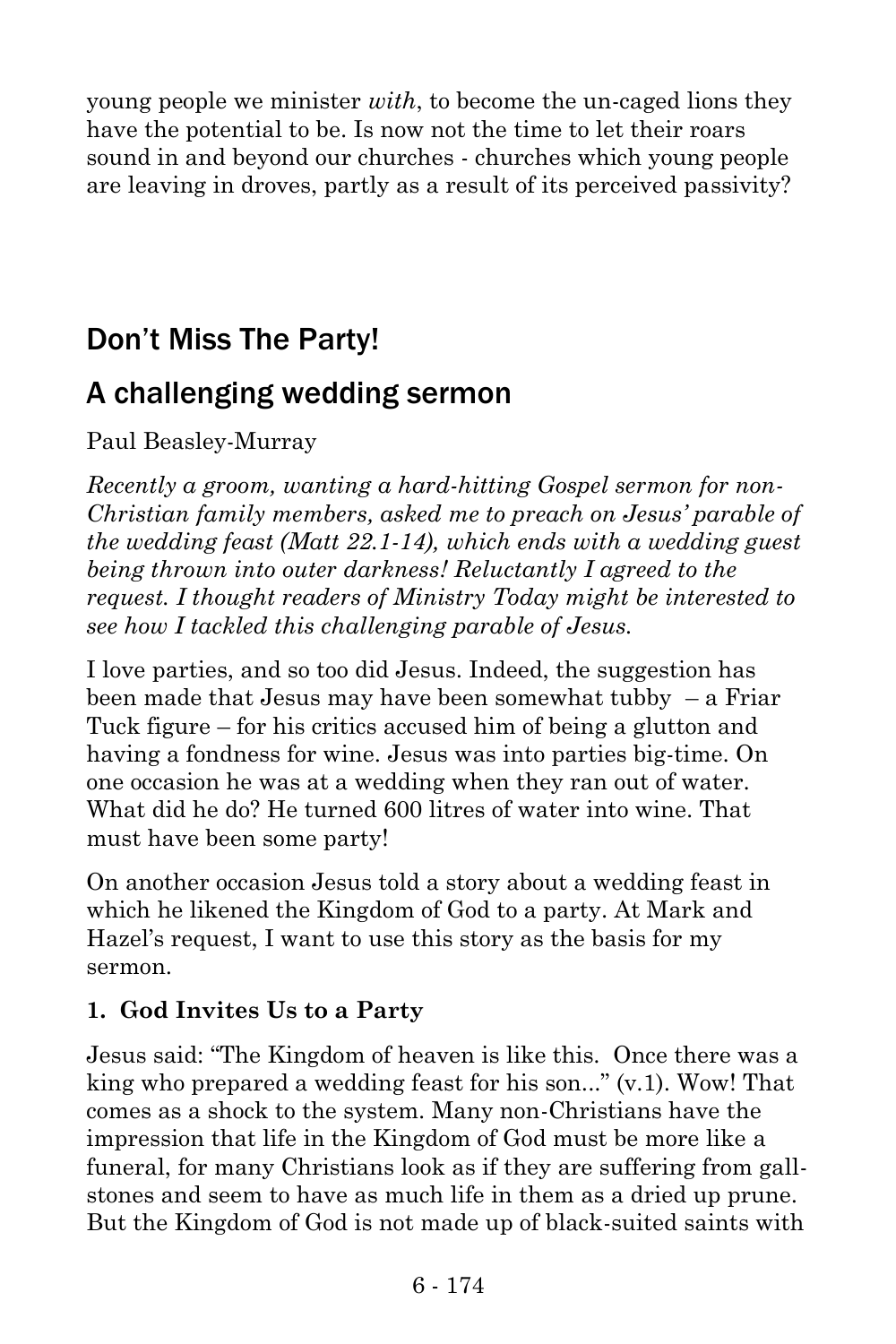blacker Bibles, nor is it made up of grim repressed souls without a smile on their lips - it is made up of joyful party-goers. Kingdom people are party people. OK, we are dealing here with metaphor the details are not to be pressed – but one thing is certain: life in the Kingdom of God is going to be full of joy. Not for nothing did the Oxbridge English don, C S Lewis, entitle the story of his conversion: '*Surprised by Joy*'. In another of his other books he wrote that "Joy is the serious business of heaven".

The Kingdom of God can be likened to a party. The Christian life is not about obeying a list of rules and regulations – it is about a relationship in which God is our friend and our host. God wants the very best for us - and that very best is life in the Kingdom.

#### **2. God's Invitation Can Be Refused**

God invites us to a party – but he does not force us to accept his invitation. His invitation is a genuine invitation, and as such can be refused. We see this in the parable: "The King... sent his servants to tell the invited guests to come to the feast" (v.3). God treats us as people, not as marionettes. He doesn't pull our strings, but allows us freedom to accept or not accept the invitation to his party.

Strangely the invited guests "did not want to come"! My mind boggles - I have never turned down a wedding invitation if I could possibly help it. If I have not been able to accept a wedding invitation, then this has always been a cause for regret. But in the parable there is no sense of regret. The guests were free to come, but they "did not want to come". So, they "paid no attention and went about their business"  $(v, 5)$ .

When Jesus first told this parable, he had the Jewish nation and its leaders in mind. God had sent the prophets to call his people back to him, but they had rejected that call – like some of the guests in the parable, they had attacked the servants who had delivered the invitation, and even killed some of them. They refused to accept God's invitation to life in his Kingdom. What was true of the Jewish nation is also true of many people today. They make all kinds of excuses for not accepting God's invitation of new life: "Some other time, God – maybe when I've passed my exams, when I've climbed the greasy ladder at work, when the family has grown up, maybe when I'm retired – but not now". Sadly one day,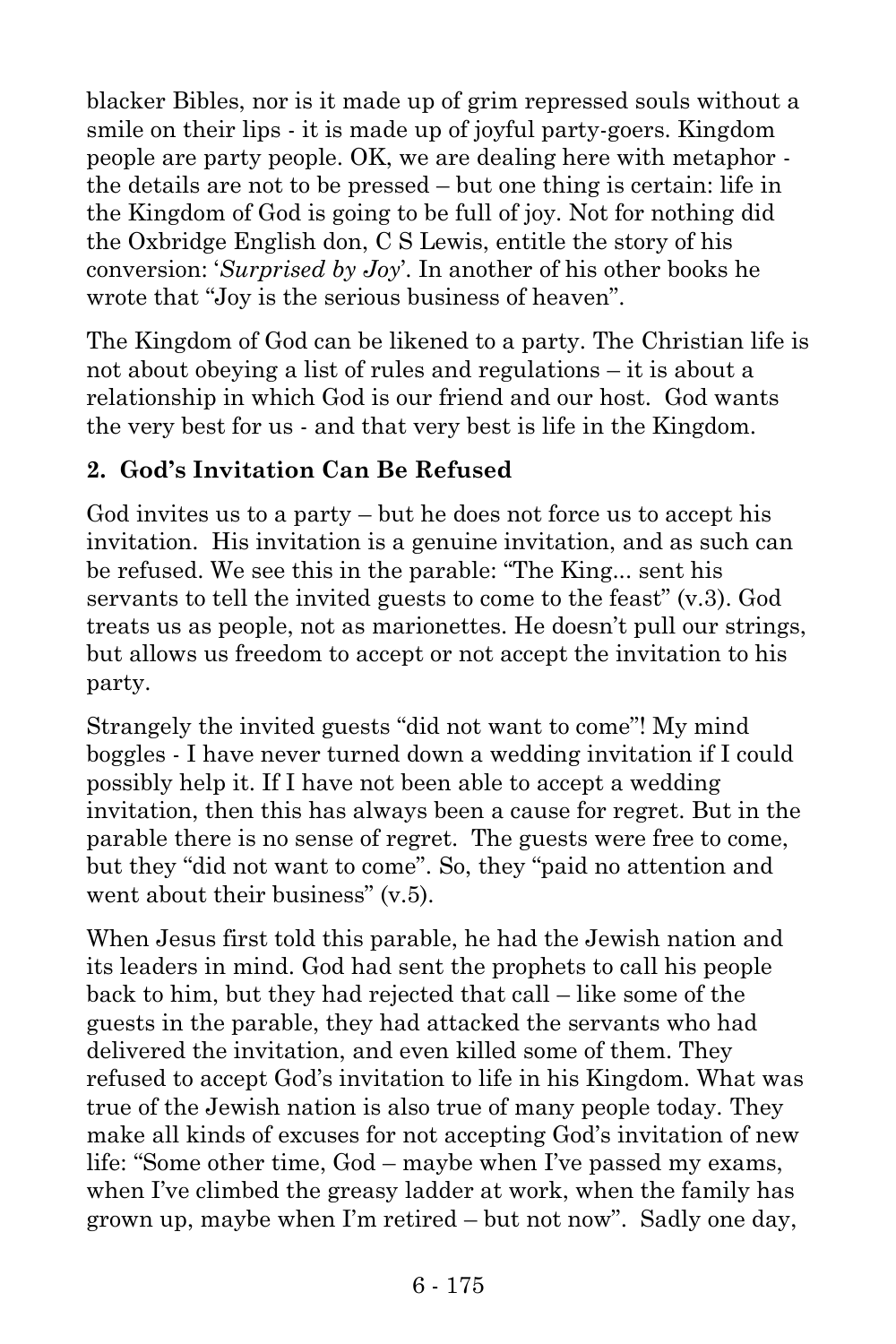it will be too late to accept God's invitation. We need to accept God's invitation now.

### **3. God's Invitation Is For Us All**

The king was in a spot - the marquee was up - the caterers had arrived - the food was ready - but the invited guests now refused to come - what was he to do? The king decided to invite everybody and anybody: "He called his servants and said to them: "Now go to the main streets and invite to the feast as many people as you find'. So the servants went out into the streets and gathered all the people they could find, good and bad alike; and the wedding hall was filled with people" (vv.8a,9,10).

When Jesus first told this parable, he was telling the Jewish leaders of his day that, since they had turned their back on God's purposes, the good news of the Kingdom was now to be shared with the non-Jewish world – the people "in the main streets" in the parable represent the Gentiles. The context in which we find ourselves today is different, and yet the parable contains an important truth, namely that God still invites everybody into his Kingdom. Indeed, according to Jesus, God invites the "good and bad alike" (v.10). What an amazing thought: it doesn't matter what we've been or what we've done or how much of a mess we have made of our lives. God still invites us to come to his party.

#### **4. God's Invitation Demands a Change**

As the king walks among his guests, he spots one of them wearing a smudged, grubby robe. "Friend, how did you get in here without wedding clothes?" (v.12). Then the king told the servants, "Tie him up hand and foot and throw him outside in the dark. There he will cry and grind his teeth" (v.13).

What on earth was Jesus on about? We need to understand that the wedding clothes in mind were not special party clothes – they were clean clothes which were kept for best, as distinct from dirty working clothes. Even those who were invited at the last minute were expected to go home and change for the party. But one guest didn't bother. One guest chose to come just as he was. The point is this: God invites everybody to share the life of his Kingdom. But if we want to do so, then we have to change - and the change at issue is not a change of clothes, but a change of life. We have to give up old prejudices and old habits and instead adopt a new way of